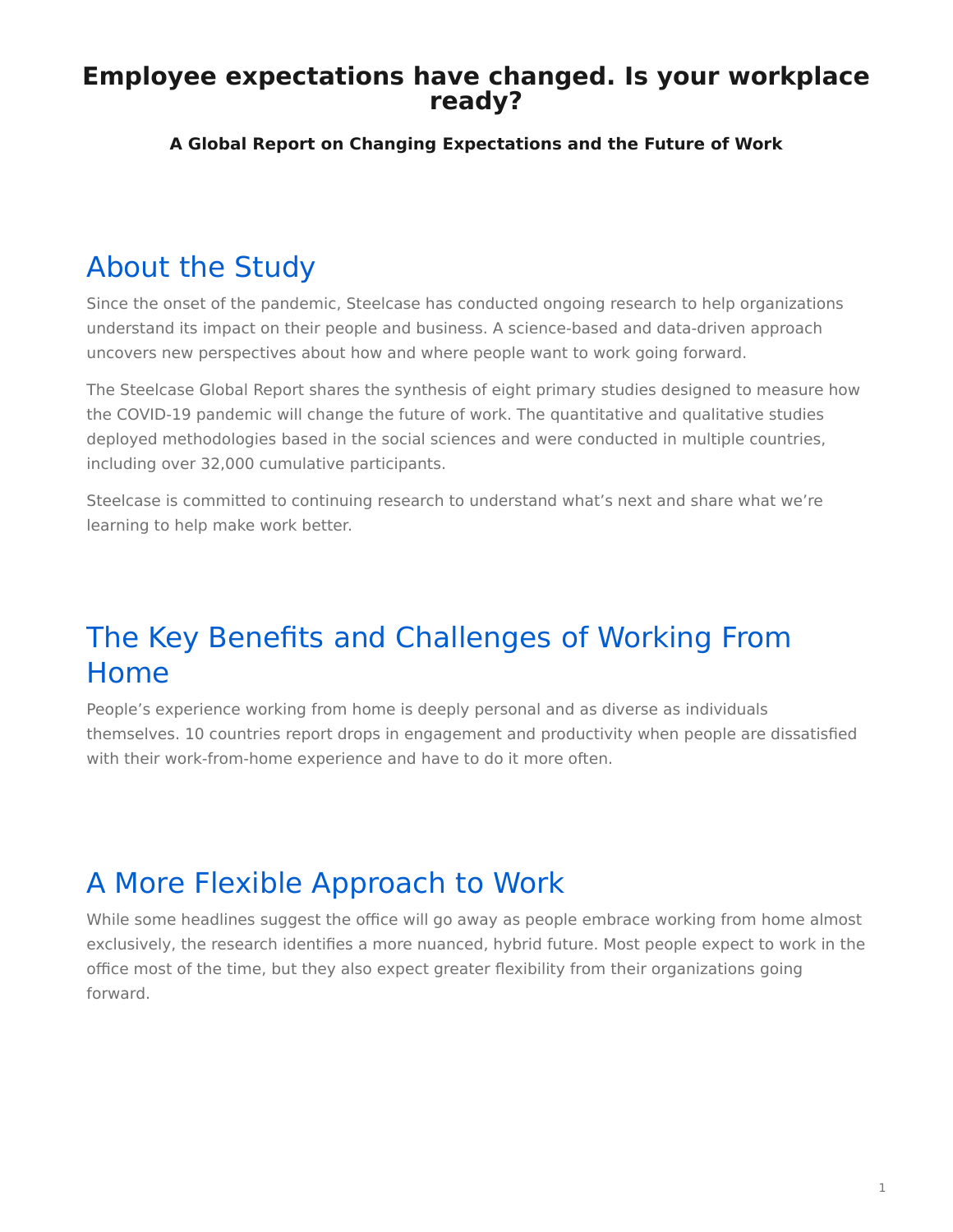### **How Often People Expect to Work From Home**

## Changing Employee Expectations

After spending months at home during a crisis, workers have never been more in touch with what they want from their work and workplace. They have new and increased expectations of their employers and workplaces.

A synthesis of multiple Steelcase studies identified **five critical employee needs** that will change the overall work experience.

• **Safety** • **Belonging** • **Productivity** • **Comfort** • **Control**

# Designing a Better Work Experience

Steelcase research identified four macro shifts leaders will need to embrace to create safe and compelling places where people can be engaged and productive. When we consider what people need, and how the work experience is shifting moving forward — old planning paradigms will need to change.

The pandemic has impacted every aspect of our lives — how we live, learn and how we work. It's time for an experience that's fundamentally better. Better is possible. Let us show you how.

### **Download the full report**

Learn more about the pandemic's impact and how this will drive change in where and how people work.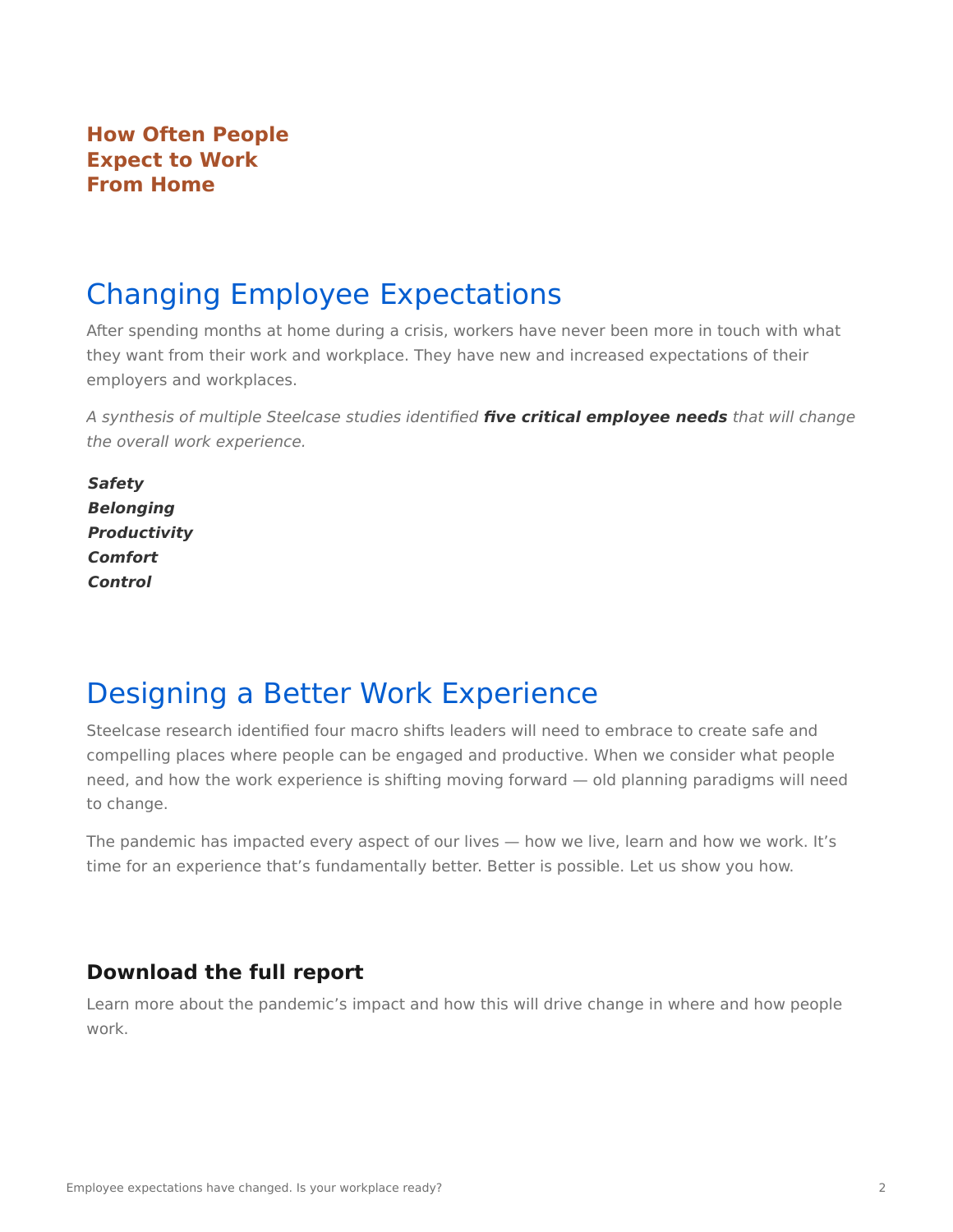### **Employee expectations have changed. Is your workplace ready?**

A vast majority expect a hybrid approach with more flexibility in where and how they will work. It's time to reinvent the workplace.

### **A Better Work Experience is Possible**

### **Design a Better Experience**

We're sharing insights and ongoing research about how to make work better.

People have new needs and expectations, requiring shifts in the way we think about buildings and the workplace.

**[+About Steelcase](https://www.steelcase.com/discover/steelcase/our-company/)**

**[+Customer Care](#page-0-0)**

**[+Legal Notices](#page-0-0)**

**[Connect With Us](https://www.steelcase.com/find-us/social-media/) [+](https://www.steelcase.com/find-us/social-media/)**

**[Contact Us](https://www.steelcase.com/about/connect/contact-us/) [+](https://www.steelcase.com/about/connect/contact-us/)**